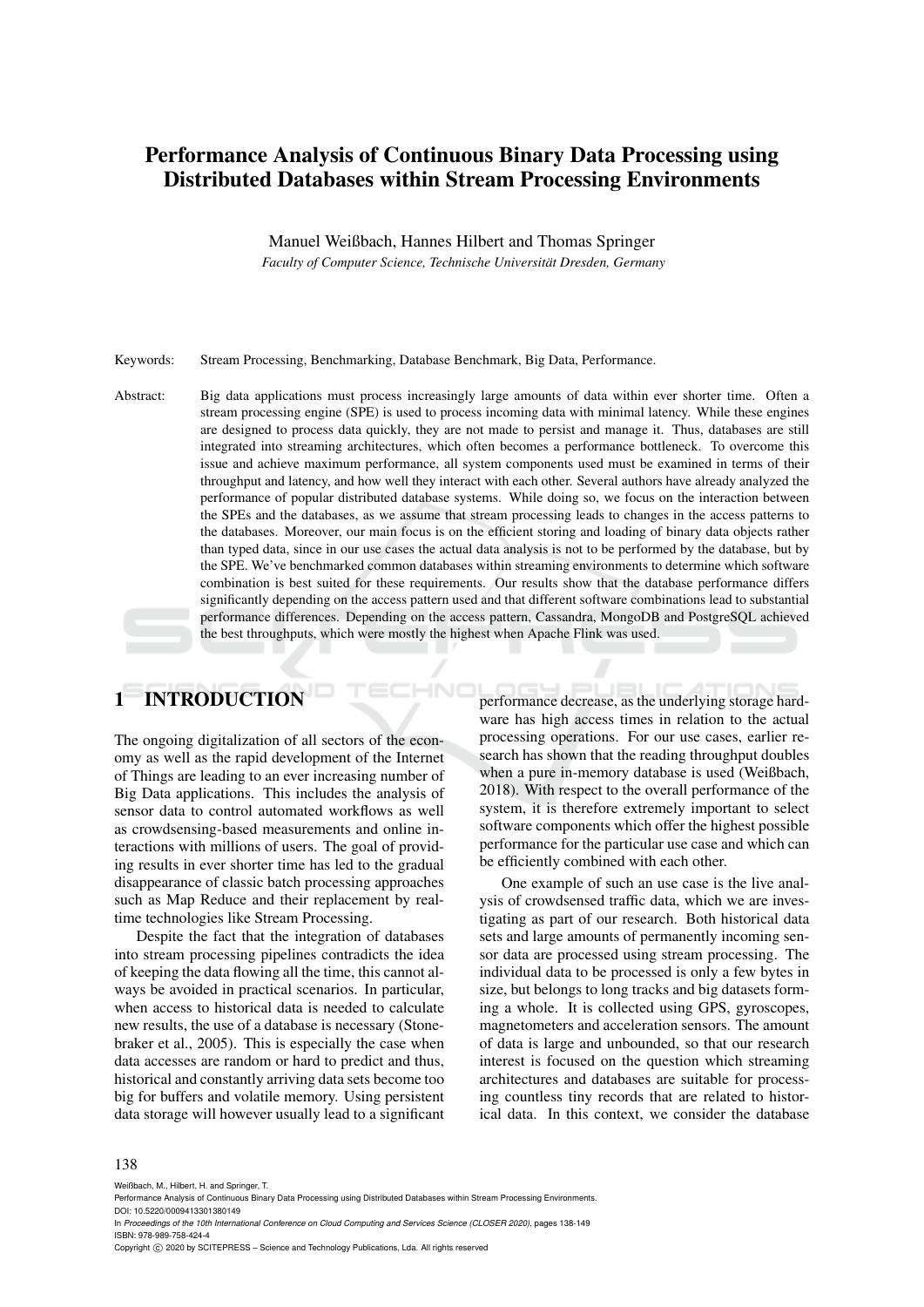as a pure storage system that should not perform any analysis tasks. Instead, analyses are performed in the stream processing applications using the manifold advantages of the SPEs for distributed data analysis. Therefore entire GPS tracks and other sensor data (binary data) should be stored and accessed quickly. So, CRUD operations, (especially read, insert, and update) are the only operations of importance to us.

The software development within our project has shown that database performance is the key to the overall performance of our processing. Unexpectedly, we discovered the effect that the performance characteristics of the databases change when they are accessed from streaming applications. Our resulting assumption is that stream processing changes the access patterns used to query the databases. This could result from the fact that the engines use windowing or micro-batching mechanisms, which lead to short interruptions between the individual processing steps. In addition to this presumed unusual access behavior, the direct stream handling confronts the databases with countless small queries, whose amount can constantly change and which usually would be bundled into larger transactions in a batch processing world. This results in a relatively uncommon and quite special access behavior for which the databases may not have been optimized.

To further analyze this behavior, we have performed extensive studies on the performance of distributed databases integrated in streaming applications. We assumed that a pure analysis of the databases, independent of the stream processing, would have possibly led to unreliable results for our use case, since the presumed access patterns, resulting from the stream processing, would not have been considered. Consequently, we have analyzed the interaction of common databases and SPEs on the basis of database queries typical for our use cases, in which we mainly work on binary data rather than typed data. Our study is focused on three research questions:

- 1) Which distributed databases are best suited for high-performance processing of binary data?
- 2) Is there a SPE that offers performance advantages regarding the integration of distributed databases?
- 3) Are there specific combinations of SPEs and databases that work more efficiently than others?

In this paper we present the results of this study, in which we have namely benchmarked the databases Cassandra, HBase, MariaDB, MongoDB and PostgreSQL across the SPEs Apex, Flink and Spark.

Within the scope of several measurement series, we have identified the weaknesses and strengths of the storage systems in distributed streaming environments when processing binary data in order to achieve a well tuned and balanced data processing with low latency and high throughput.

In the following, we will discuss the related work and introduce the examined software systems before our test setup is explained in detail. The results of these tests are presented and discussed afterwards. Finally, the results will be summarized and an outlook on our further research will be given.

# 2 RELATED WORK

The performance of SQL and NoSQL databases for Big Data processing has already been examined from several perspectives. The Yahoo! Cloud Serving Benchmark (YCSB) (Cooper et al., 2010) is widely used to test storage solutions based on a set of predefined workloads. It is further extensible with respect to workloads and connectors to storage solutions and can thus, serve as a base for comparative benchmarks.

In (Cooper et al., 2010) the YCSB was used to benchmark Cassandra, HBase, PNUTS and sharded MySQL as representatives of database systems with different architectural concepts. Hypothetical compromises derived from architecture decisions were confirmed in practice. For example, Cassandra and HBase showed higher read latencies for high-read workloads than PNUTS and MySQL, and lower update latencies for high-write workloads. While YCSB is designed to be extensible, the YCSB client directly accesses a database interface layer which does not support an easy integration in a benchmark for stream processing. Thus, we adopted several workloads for our benchmark but implemented it by ourselves.

(Abramova and Bernardino, 2013) analyzed MongoDB and Cassandra regarding the influence of data size on the query performance in non-cluster setups. They used a modified version of YCSB with six workloads. Their results showed that as data size increased, MongoDB's performance decreased, while Cassandra's performance increased. Cassandra performed better than MongoDB in most experiments.

In (Nelubin and Engber, 2013) the authors examined the performance of Aerospike, Cassandra, MongoDB and Couchbase in terms of differences between using SSDs as persistent storage and a purely inmemory data management. They also used the YCSB benchmark, with a cluster of 4 nodes. They found that Aerospike had the best write performance in distributed use with SSDs, while still offering ACID guarantees. However, the authors themselves state that this result is partly caused by the test conditions, which matched closely the conditions for which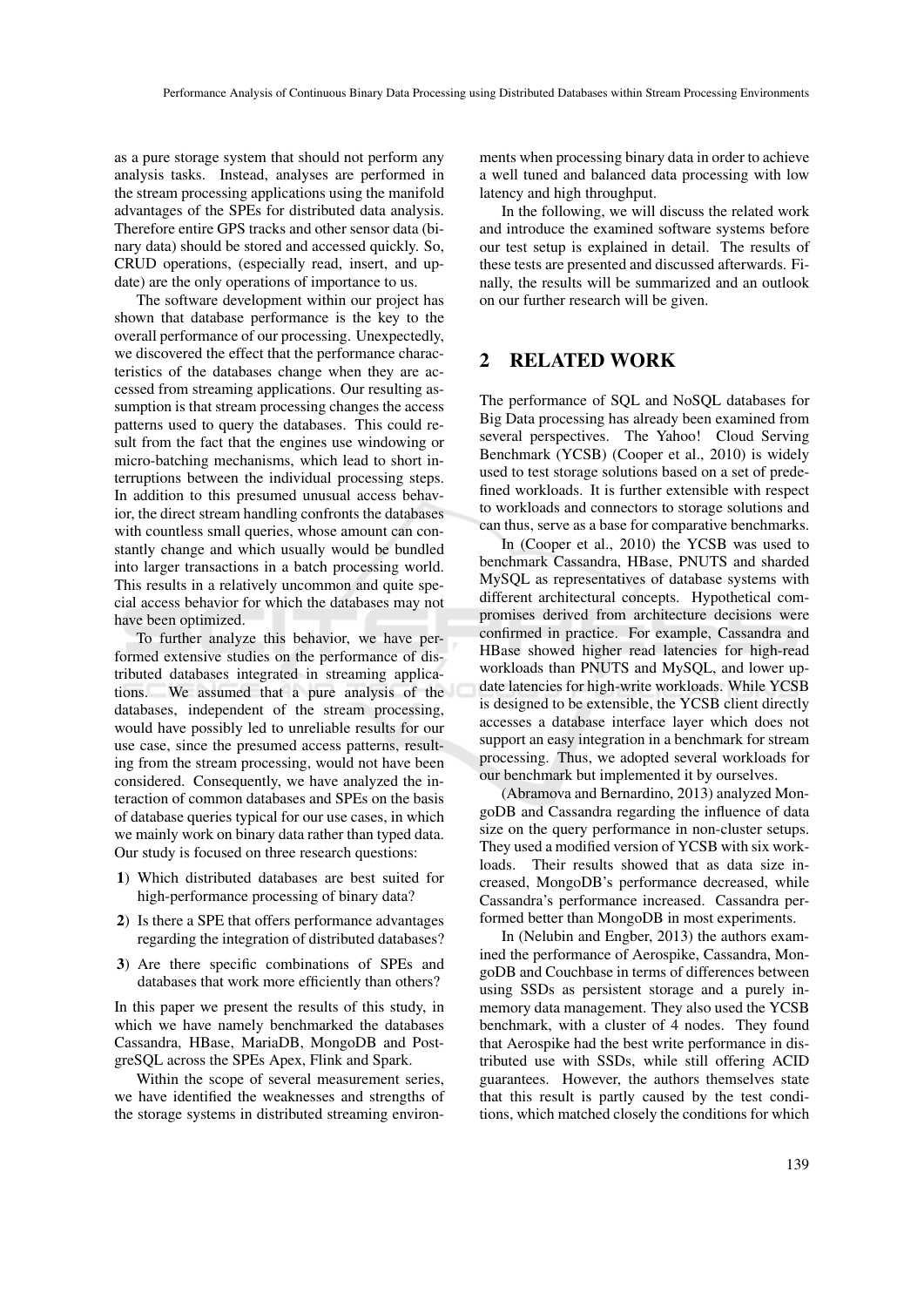Aerospike was optimized.

(Klein et al., 2015) examined the performance of distributed NoSQL databases, namely Cassandra, MongoDB and Riak. The focus was on a setup of 9 database servers, which were optimized for productive use to process medical data with a high number of reads and updates to individual health records. Using YCSB, different workloads were tested to collect results for both strong and eventual consistency. For Cassandra and Riak, they were able to verify that they achieve a slightly lower throughput when using strong consistency (for MongoDB not all experiments could be performed). Cassandra delivered the best overall performance in terms of throughput in all experiments, but had the highest average access latencies.

In (Fiannaca, 2015) it was investigated which database system achieves the best throughput when querying events from a robot execution log. The authors examined SQLite, MongoDB and PostgreSQL and finally recommended MongoDB because it provides good throughput and usability for robot setups with a small number of nodes or a single node only.

In (Ahamed, 2016) Cassandra, HBase and MongoDB were investigated with different cluster sizes for different workloads. Cassandra always delivered the lowest access latency and the highest throughput, followed by HBase and MongoDB.

In (Niyizamwiyitira and Lundberg, 2017) the performance of processing queries on trajectory data of mobile users with three data sets from a telecom company was investigated. The study included Cassandra, CouchDB, MongoDB, PostgreSQL and RethinkDB and was performed on a cluster of four nodes with four location-related queries and three data sets of different sizes. During testing, Cassandra achieved the highest write throughput when multiple nodes were used, while PostgreSQL achieved the lowest latency and the highest throughput in single node setup. MongoDB had the lowest read latency for all query types, but did not achieve such a high throughput as Cassandra. In addition, they found that reading throughput decreased with increasing record sizes, especially for random accesses.

While all studies examined the performance of databases in specific scenarios and domains, none of them addressed the questions of how efficient binary data can be accessed and how well databases perform in conjunction with SPEs. To the best of our knowledge, currently no studies are available that focus on databases used as persistent storage in stream processing. Thus, our study is conducted to fill this gap.

# 3 SOFTWARE

In the following, the considered SPEs and database systems are introduced.

# 3.1 Stream Processing

SPEs are software frameworks designed to process and analyze incoming unbounded data streams instantly. In this context we focus on Apache Apex, Apache Flink and Apache Spark Streaming, which we consider to be the most appropriate based on our requirements and which we have been examining in our research for a long time now. All three systems are widely used and have a large community.

### 3.1.1 Apache Apex

Apache Apex is a YARN-native platform for both stream and batch processing, developed under the Apache License 2.0. Apex consists of two main parts, the Apex Core, which is a platform for building distributed Hadoop applications, and Apex Malhar, which is a library of logic functions and connectors for third party software including databases like Cassandra, MongoDB, Redis and HBase. Apex is intended to enable the rapid development of highperformance, fault-tolerant applications that are typically built using Maven. Algorithms are modeled in Apex as directed acyclic graphs, whose nodes are called operators that represent the different data processing steps. The software provides end-to-end exactly-once processing based on checkpointing and an incremental recovery process.

DataTorrent, the company that played a major role in developing Apex, shut down in May 2018. Although the software continues to exist as an Apache project, there has been no new release since then. Despite this, our previous research has shown that Apex delivers good results in terms of latency and throughput for the use cases we are investigating, which is why we continue to examine the engine.

#### 3.1.2 Apache Flink

Apache Flink is a framework provided under the Apache license 2.0 that supports batch and stream processing in a hybrid fashion. As a native streaming platform, Flink is a direct competitor to Apex and provides similar functionalities. A main difference to Apex is that Flink does not rely on YARN, although it can be used with it. While Flink doesn't depend on any Hadoop feature, it integrates well with many of the Hadoop components including HDFS and HBase. Flink can also be used on top of the Apache Mesos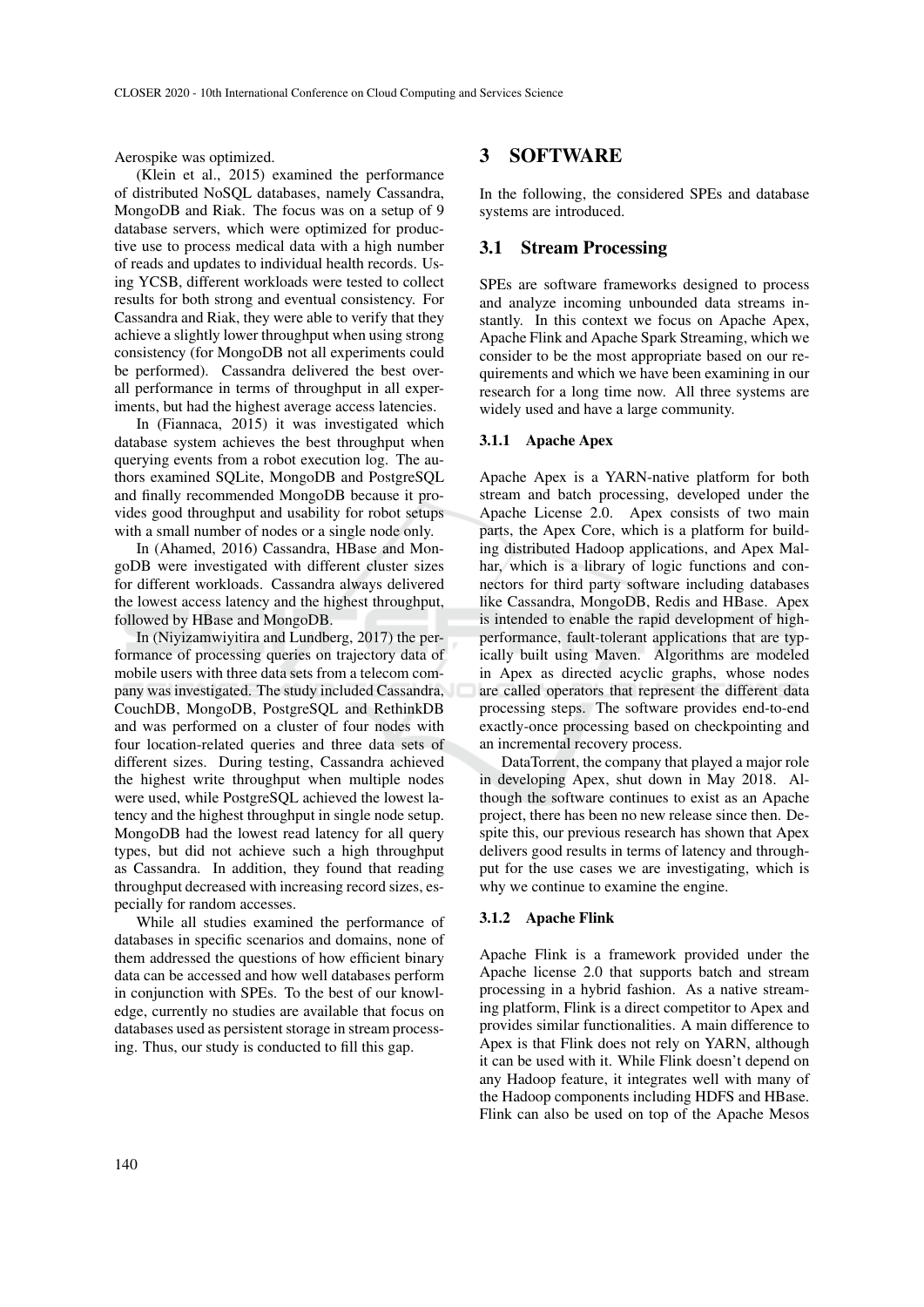cluster manager. The data processing workflows in Flink are also modeled in operators on the basis of an directed acyclic graph and are generally comparable with those of Apex. By default, Flink provides atleast-once processing. As Apex, Flink offers exactlyonce processing on the basis of checkpointing.

### 3.1.3 Apache Spark Streaming

Apache Spark Streaming, released under the Apache License 2.0, allows streaming analysis based on a micro-batching approach. Thus the data processing model of Spark Streaming differs fundamentally from the native streaming solutions outlined before. Incoming data is not processed immediately, but collected in small "micro batches", which are then processed together. The basic idea of Spark is that data is stored and processed in so-called "resilient distributed datasets" (RDDs). A RDD is a read-only multiset of data items, which is distributed over a cluster of machines and thereby maintained in a faulttolerant way. The Spark cluster consists of driver nodes that control the processing and tell the worker nodes what transformations they should perform on the data. Unlike Apex and Flink, Spark doesn't have operators that process the incoming stream continuously and store states. Instead, data processing takes place on the execution of various transformations on the RDDs. In comparison to native streaming solutions, micro batching approaches are usually associated with higher throughput during processing phase of the system, but also with higher latency. Like Flink, Spark can operate without Hadoop or using Hadoop YARN and provides exactly-once processing.

### 3.2 Databases

Our focus is on persistent data storage systems that are suitable for use in distributed systems. In our investigations we've examined Cassandra, HBase, MariaDB, MongoDB and PostgeSQL, as these are the systems that, after analysis of the related work, appear to be most suitable for our use cases while also having a large support and distribution in the community.

### 3.2.1 Cassandra

Apache Cassandra is a NoSQL wide column store, released under the Apache 2.0 license. Cassandra is designed for high scalability and reliability. It processes data as key-value pairs and distributes them evenly across the nodes by hashing the keys. The data can be managed using the Cassandra Query Language (CQL). Fault tolerance is provided through automatic data replication. In terms of the CAP theorem, Cassandra can be seen as an AP system, considering availability and partition tolerance as more important as consistency. To prevent the existence of a single point of failure, each Cassandra node has the same tasks and abilities. The nodes form a peer-topeer network in which each node can be queried for data. If the data is not stored locally, the queried node routes the query to the responsible node.

### 3.2.2 HBase

HBase is a non-relational distributed database, modeled after Google's Bigtable (Chang et al., 2008) and released under the Apache 2.0 license. It is part of the Hadoop infrastructure, runs on top of the Hadoop Distributed File System (HDFS) and depends on Zookeeper. It can be seen as an abstraction layer on top of HDFS that provides several performance advantages for certain access patterns. HDFS itself operates on larger block sizes and is not well suited for managing lots of small files. HBase, on the other hand, is optimized to quickly manage small datasets within very large amounts of data and to quickly update frequently changed data. A HBase cluster consists of master and region servers. The master servers coordinate the data and job distribution in the cluster with the help of Zookeeper. The region servers store the actual data. Therefore tables are divided into sequences of rows, by key range, called "regions". These regions are then assigned to the region servers, which are spread across the cluster to increase the read and write capacities. To access data, clients communicate with region servers directly. With regard to the CAP theorem, HBase is a CP type system.

### 3.2.3 MariaDB

MariaDB is a relational database system that originated as a fork of MySQL and was published under the GPL. Many commonly used Linux distributions (f.e. Debian, Ubuntu, Arch, Fedora, CentOS, openSUSE and Red Hat) have replaced MySQL as their default database system with MariaDB, which is why MariaDB is nowadays considered more important than MySQL in the open source community. For a distributed use of MariaDB, the extension "Galera" has to be used, which replicates all databases to all servers of the cluster. Hereby a synchronous multimaster server setup is established in which each node can be contacted by clients for both read and write queries. MariaDB guarantees fail-safe operation by majority decisions between the servers. As long as more than the half of the servers of a cluster can interact with each other, the cluster is functional. If more servers fail or split off, the cluster stops operating un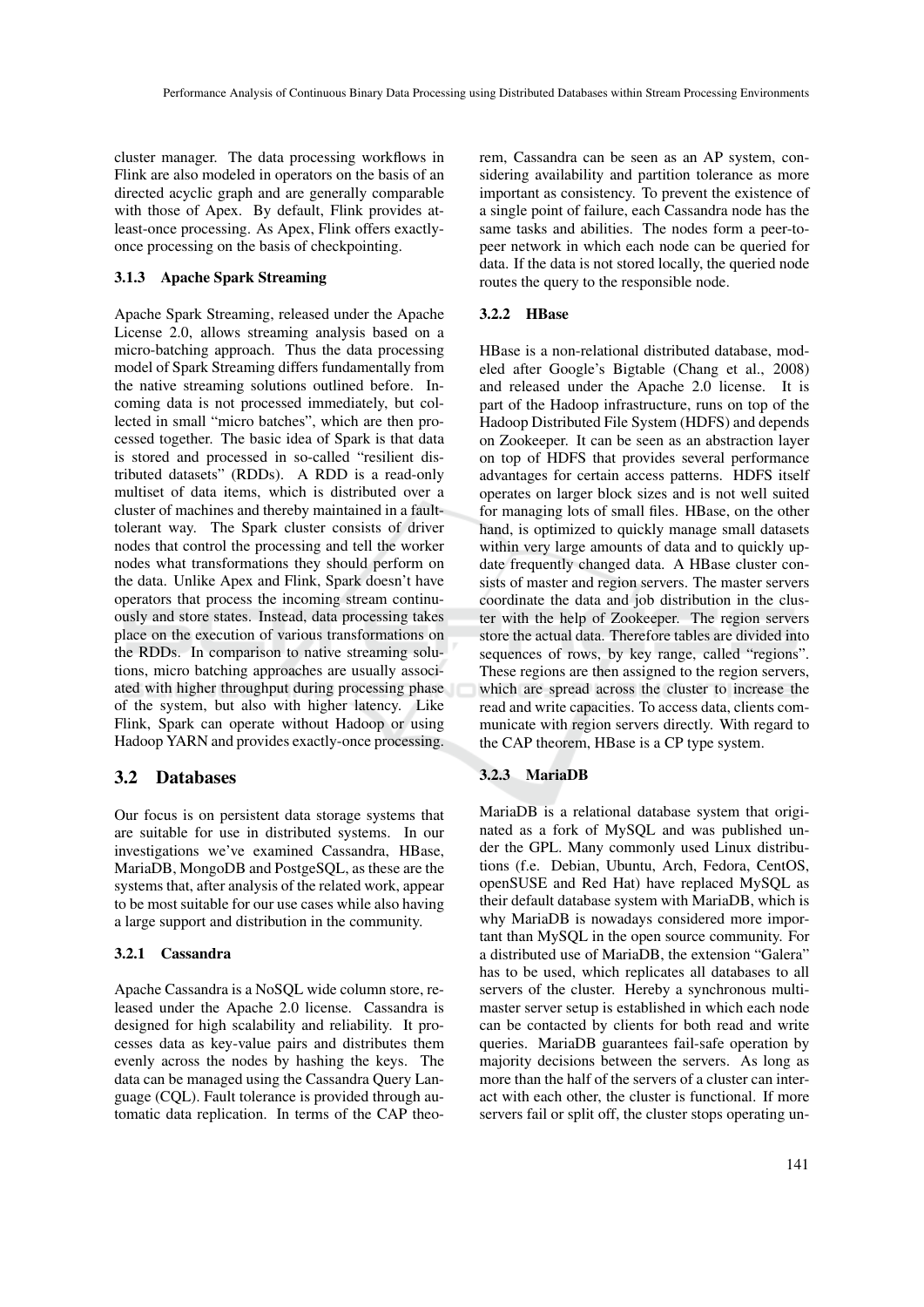til enough servers are online again to achieve a quorum. In order to avoid so-called "split brain" states, it is therefore important that the total number of servers in a cluster is always odd. MariaDB is to be classified as a CA system with regard to the CAP theorem.

### 3.2.4 MongoDB

MongoDB is a document-oriented NoSQL database, that uses JSON-like documents with schema. It's licensed under the Server Side Public License (SSPL). The JSON-like data storage allows the creation of complex data hierarchies while maintaining the possibility of indexing and quering the data. MongoDB provides replication and sharding functionalities to ensure high reliability and availability. Data is stored in collections and distributed to the data nodes called "shards". For this purpose the data distribution can be freely configured using a config server (based on hash functions). Clients do not directly send their queries to the data nodes but to a router ("mongos"), which forwards the query to a responsible node according to its knowledge about data distribution. MongoDB is a CP system according to the CAP theorem.

### 3.2.5 PostgreSQL

PostgreSQL is a relational database published under the PostgreSQL license (similar to the MIT or BSD license). PostgreSQL supports transactions according to the ACID properties and is designed to be extensible. Thus, there are various extensions for the database, such as PostGIS, a software variant that allows the management of geographical objects. For distributed use, PostgreSQL can be used with multiple nodes configured as a master-slave setup. This means that write requests can only be sent to the master server, while read queries can be placed to all nodes. A multi-master replication is not natively supported, but there are third-party (open- and closedsourced) tools for this purpose, which we have not investigated. As MariaDB, PostgreSQL can be classified as a CA system according to the CAP theorem.

# 4 BENCHMARKING DATABASES IN STREAMING PLATFORMS

Our research is initially motivated by a real-world scenario in which traffic data is to be processed live with the lowest possible latency. Since the related use cases are computer-intensive and the amount of data to be processed is big and unbounded, the use

of stream processing and a distributed database is appropriate. However, realisation has shown that data access quickly becomes the biggest bottleneck in the streaming pipeline due to the necessary disk I/O. Due to this issue, we decided to investigate the performance of databases embedded in streaming architectures especially with regard to their processing capacities for small binary data sets. Our benchmark therefore addresses the specific problems of our use cases and uses data and file sizes as they are typical for them. Since the algorithms of the use cases should not influence the performance analysis, we have replaced them with simple mathematical operations, which do not require any significant CPU time for processing.



Figure 1: Benchmark Setup.

# 4.1 Benchmark Setup

The setup is depicted in Figure 1 and consists of the following components:

- The stream processing engine under review (Apex, Flink or Spark) runs the streaming application from which the database is accessed. The application logic is the same for all engines.
- The data generator generates pseudoacceleration-sensor-signals, as they are typical for our use cases. Thereby, a single data record consists of a twelve character string, which is used as identifier, three integer values and three double values. For the individual test runs the number of records that the generator emits per second can be specified. The generator is an independently developed Java library that is integrated in the stream processing application during compilation. It is embedded in a different operator (task) than the data processing in order to obtain an access pattern typical for stream processing when querying the database. The use of a message queue such as Apache Kafka is purposely omitted as this could influence the measurements.
- The processing operator is also part of the stream processing application. It calculates results using data it receives from the generator, which are then stored in the database. If there already exists an older database entry for the given index, this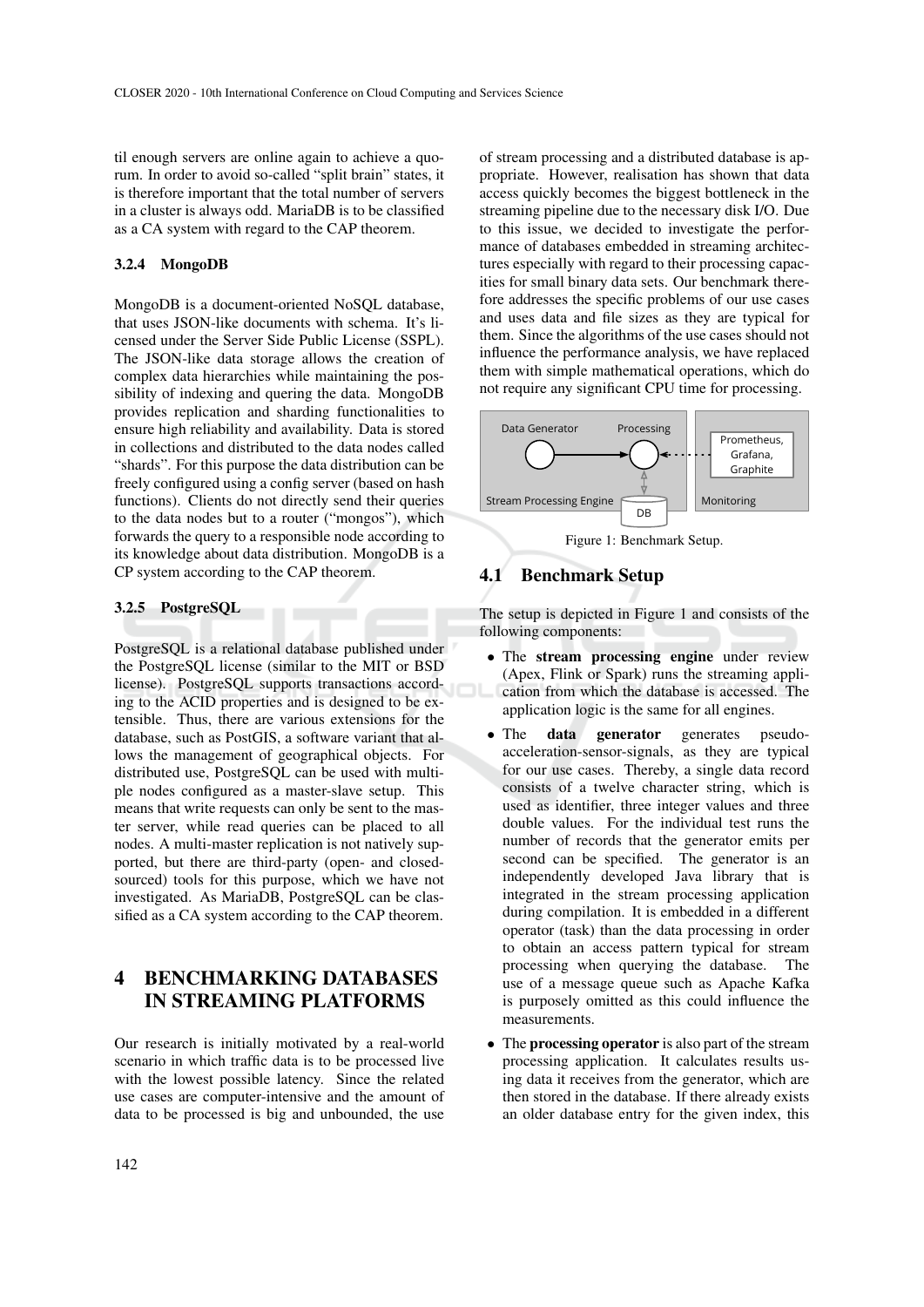entry is loaded and taken into account for the result calculation. In addition, a binary large object (BLOB) must be stored with the data set, which can vary in size depending on the use case under consideration. Since we focus on the performance measurement of databases, we do not use the actual calculations from our use cases. Instead, the calculation of new values to be stored is limited to simple additions<sup>1</sup> of the new values and the possibly already existing previous values given in the respective field. We examine BLOBs of different sizes (1 Byte, 10,000 Byte, 100,000 Byte), as we are particularly interested in the performance of the databases with regard to the processing of binary data. These BLOB sizes well reflect various use cases in which we sometimes just want to store individual measurement values and sometimes entire measurement series in a data set. To keep the overhead low, we use prepared objects that are not recalculated for every write operation.

- The distributed **database** is tested in terms of achievable throughput for different access patterns and for read latencies when querying existing data records. We consider four access types for each of the previously specified BLOB sizes: Querying (reading) existing entries, inserting new entries, updating existing entries and a mixedaccess pattern in which 50% of the entries are new inserts and 50% are updates of existing values.
- The monitoring is responsible for watching the application and logging the measurements. The necessary timestamps are collected in the streaming application, to capture the database access times. Counters are used to record the throughput, which are read and logged every second by the monitoring system.

Based on different access patterns, our research provides information about the suitability of several technology combinations for different use cases, as they are typical for our work, but also for other application areas. The read-only access pattern can be used to evaluate the performance of applications that access a database (almost) only for read operations, while it is not possible to predict what data will be requested next (random access). This is a common problem when dealing with IoT- or crowdsensing-data. The insert-only access pattern reflects applications that need to store data quickly without querying it again.

For example, this can be the case if logging processes are to be implemented in a stream-processing pipeline. In the update-only pattern, data is read and then updated. This is typical for periodically running algorithms, such as logging or monitoring processes, in which new values for certain events have to be updated cyclically. The mixed access pattern combines reading stored information with inserting new values and updating existing values. Such an access pattern is typical for almost all software systems that interact with customers or employees.

The benchmark was performed on a cluster of six physical servers connected via 10GbE, each equipped with a 12 core Intel Xeon Gold 6136 processor (24 threads, 3.0 GHz normal clock speed, 3.7 GHz turbo clock speed), 360 GB RAM (DDR4) and 360 GB NVME-SSD memory. The deployment is illustrated in Figure 2. Ubuntu 18.04.2 LTS was used to operate the machines. Containerization based on Docker 18.09.7 was used to distribute the software within containers, orchestrated by Docker Swarm. As Apache Apex depends on Hadoop, we decided to use Flink and Spark on top of Hadoop as well, for reasons of comparability. Swarm was configured to use 24 threads per node, giving a total of 144 available threads. On one server, Zookeeper and the required monitoring tools (Grafana, Graphite Exporter, Prometheus) were installed. The monitoring was limited to use a maximum of two threads. An upper limit of 17 threads per available server was set for stream processing environments. The unused resources were available to the database application under review. The software systems were adjusted to the hardware setup and configured as recommended by the manufacturer tutorials. Further performance tweaks were not made to allow a fair comparison of the systems.

# 4.2 Benchmark Results

In the following we present the results of our measurements. Each experiment was performed with a runtime of 10 minutes. All system components were reset to their initial state between test runs. The results were calculated by averaging the measured values.

### 4.2.1 Preliminary Remarks

To avoid wrong conclusions being drawn from the results, two aspects should be noted before introducing them:

<sup>&</sup>lt;sup>1</sup>Since we assume that the specific access pattern is primarily caused by the processing techniques of stream processing (windowing, micro-batching), the actual operator logic does not matter, as long as the data changes, which forces the database to rewrite it.

As pointed out before, we focused on analyzing the performance of databases concerning the management of binary data. Therefore all experiments were performed for different sizes of binary data attachments, even for the smallest possible ones with only a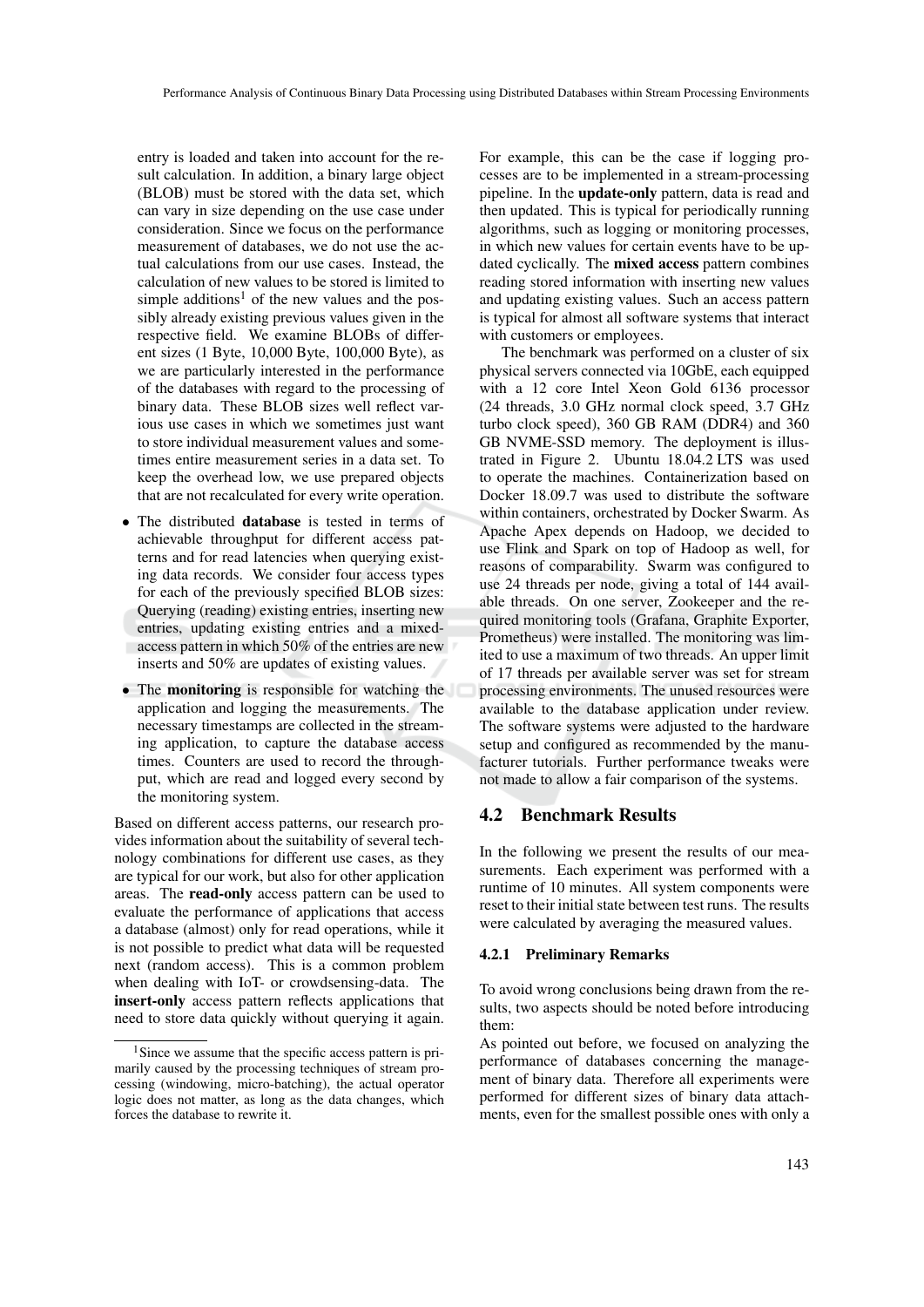

Figure 2: Benchmark Deployment.

TECHNO

single byte in size. It could be assumed that processing a database entry containing such a small amount of binary data hardly differs in performance from processing an entry containing no binary data at all, but this assumption is not always correct. Some database architectures generally manage and store binary data independently of typed data. Pointers to the binary parts are then stored with the corresponding database record. Consequently, querying data demands additional disk I/O, which increases the access latency even if only one byte has to be read. Thus, the results cannot provide reliable information on the performance of databases in managing exclusively typed data.

It should also be noted once again that we have exclusively examined CRUD operations. Neither joins nor complex queries or analysis functions have been investigated, so the following results don't say anything about how well the databases can handle them.

### 4.2.2 Read Performance

Figure 3 shows the throughputs achieved for reading previously stored data sets with different BLOB sizes (1 Byte, 10,000 Byte, 100,000 Byte). The first thing that stands out in comparing the three diagrams is that the difference in performance among the individual databases is more significant than that caused by using different SPEs. This finding is consistent for the majority of our experiments, although the following results show that there are also measurable differences in performance resulting from the choice of the SPE.

When reading small records with 1 byte or 10,000 byte BLOBs, Cassandra delivered the highest throughput with all the SPEs, followed by HBase and PostgreSQL. As expected, throughputs of all systems decrease with increasing BLOB size. HBase's read performance is by far the best for larger BLOBs of 100,000 bytes. A look at the corresponding access latencies in figure 7 shows that MongoDB, MariaDB and Cassandra can access small data sets (1 byte BLOB) very quickly and that the access times diverge more with increasing BLOB size, whereby Cassandra delivers the best results for 10,000 and 100,000 Bytes sized BLOBs.

### 4.2.3 Insert Performance

Figure 4 shows the results of the throughput measurements when inserting new database entries. It was ensured that the keys of the data records to be inserted did not previously exist in the database.

Cassandra achieved a significantly higher throughput for smaller BLOBs (1 byte, 10,000 bytes) than the other databases. The insert throughput for 10,000-byte BLOBs was noticeably higher when using Cassandra with the Apex compared to Flink and Spark. When inserting slightly larger data sets (100,000 byte BLOBs) PostgreSQL clearly performed best. Furthermore a performance advantage of the native streaming engines over Spark was evident for this database system. A comparison with figure 3 shows an inversed performance behavior of HBase and PostgreSQL. HBase achieves a high read throughput for larger data sets but a lower when inserting data, PostgreSQL reads data with a low throughput but inserts it with a high one. This underlines the need to make the choice of database system dependent on which access patterns are most relevant for the particular use case.

### 4.2.4 Update Performance

Figure 5 shows the results of the throughput measurements when updating existing data records, figure 8 shows the corresponding read latencies. Only records with keys for which older entries already existed in the database were used in the experiment.The generator used a fixed set of 1,000,000 records, which also caused repeated updates of the same records, offering advantages for databases with proper caching.

Again, Cassandra showed by far the best throughput for small data sets (1 byte and 10,000 byte BLOBs), followed by PostgreSQL and MongoDB. When it came to processing the larger 100,000-byte BLOB, Cassandra was also ahead with Apex and Flink, while MongoDB performed better than Cassandra on Spark. For records with a 1 byte BLOB, PostgreSQL and Cassandra provided the lowest latencies very close to each other. Interestingly, this was also the case for BLOB sizes of 100,000 bytes, but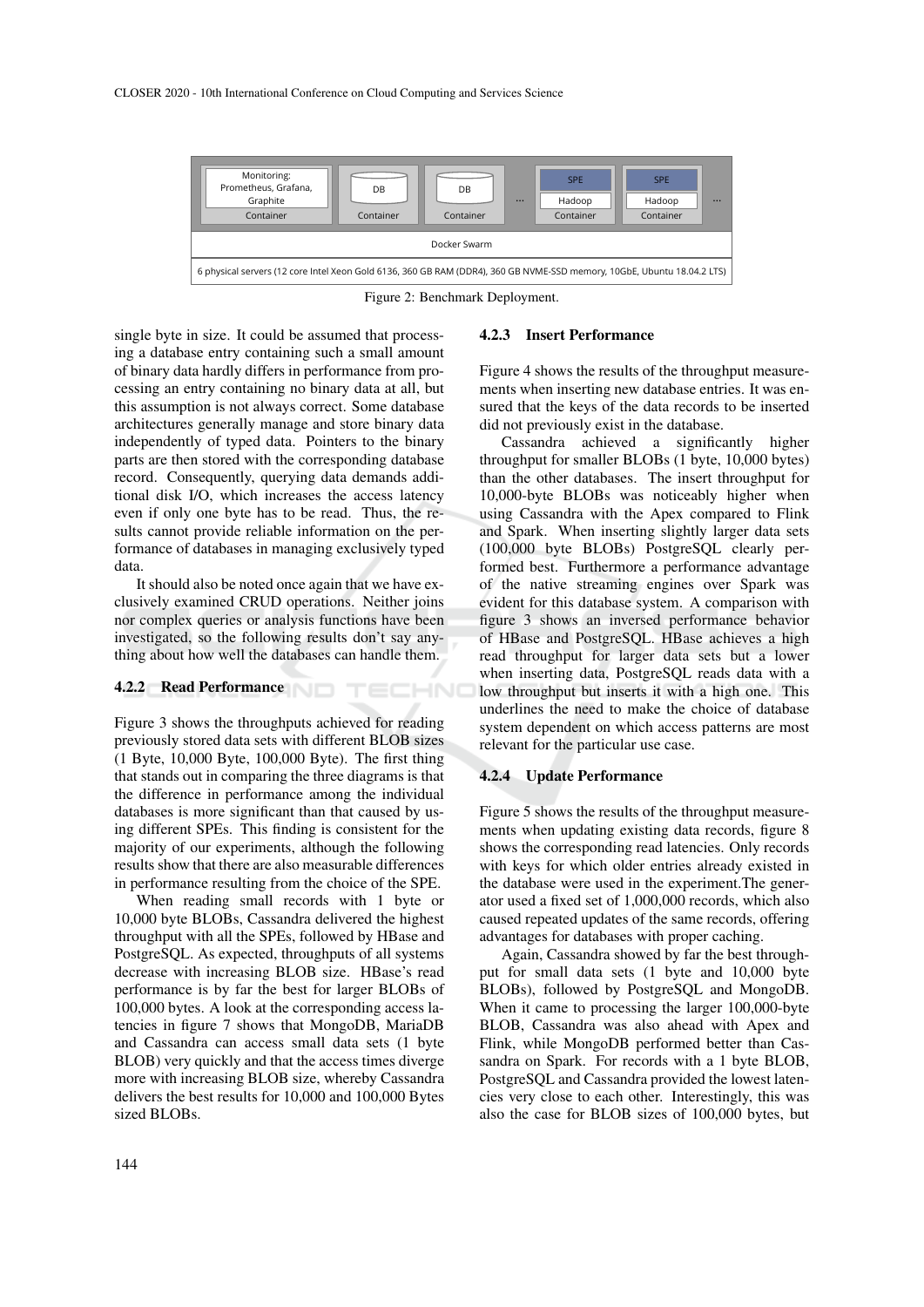for entries with 10,000 bytes, Cassandra was faster than PostgreSQL on all engines.

#### 4.2.5 Mixed Access Performance

In the last experiment (see figure 6 for the throughputs and figure 9 for the latencies) a mixed access was simulated as it is typical for a lot of our actual use cases. Thereby data records were submitted, of which 50% had to be newly inserted into the databases, since no entry existed for the respective key and 50% were updates of existing values.

For the smallest BLOBs, Cassandra achieved a slightly higher throughput than PostgreSQL, for which performance drops significantly with the increasing BLOB size, evident when looking at the 10,000 byte BLOB processing. MongoDB takes second place behind Cassandra here, PostgreSQL comes third, but with a substantially lower throughput. When it comes to the largest BLOBs, MongoDB achieves by far the highest throughput. Considering the fact that Cassandra ranked second place in the insert-only test and first place in the update-only test, it is remarkable that it achieves such significantly lower throughput than MongoDB here, while ranking third behind PostgreSQL. On the other hand, Cassandra achieved the best reading latencies for all BLOB sizes, while the throughput winner MongoDB had very high latencies. This can be partly explained by the architecture of MongoDB, in which requests have to be forwarded from the routers ("mongos") to the data nodes first, resulting in additional network latencies.

# 4.3 Stream Processing Engine Performance

Although the results show that the selection of the database has greater influence on the performance, there are also significant performance differences depending on the SPE used.

Each SPE has been tested 60 times regarding throughput, covering five databases, each with four access patterns and three BLOB sizes. In order to quantify the real differences in the performance resulting from the selection of the SPE, we have introduced a scoring scheme in which, for each of these 60 test variants, one point was given to the SPE that achieved the best result. Table 1 shows the scoring.

In terms of throughput, 64 points were given as there were four experiments with two equal winners. Flink scored best with 46 points, followed by Apex (14 points) and Spark (4 points). Flink also got the most points for each individual database system, so that a Table 1: Number of Experiments in Which a Stream Processing Engine Achieved the Highest Throughput.

|              |    | Cassandra MongoDB PostgreSQL MariaDB HBase |  | Total |
|--------------|----|--------------------------------------------|--|-------|
| Apex         |    |                                            |  |       |
| Flink        | 10 |                                            |  | 46    |
| <b>Spark</b> |    |                                            |  |       |

recommendation can be made for this engine with regard to its interoperability with different databases.

The scoring scheme was also applied to the latencies, which were investigated in 45 experiments per engine. A corresponding number of points was awarded, as can be seen in Table 2.

Table 2: Number of Experiments in Which a Stream Processing Engine Achieved the Lowest Latency.

|              |  | Cassandra MongoDB PostgreSQL MariaDB HBase |  | Total |
|--------------|--|--------------------------------------------|--|-------|
| Apex         |  |                                            |  | 16    |
| Flink        |  |                                            |  | 16    |
| <b>Spark</b> |  |                                            |  |       |

For read latencies, there is an almost equal distribution of the points given to the SPEs, albeit Spark scored marginally lower. Obviously the latencies depend mainly on the database system used. Consequently, we do not recommend a particular SPE here.

# 4.4 Database Performance

Table 3 shows the best databases in terms of throughput achieved for each of the twelve experiments, together with the SPE used in the particular experiment. In some of the experiments, the measurement results of the first-placed technologies were very close to each other, hence we also show the second bests in the table.

Table 3: Software Combinations That Achieved the Highest Throughput for the Specific Access Patterns.

| Workload               | <b>Best Throughput</b>     | <b>Second Best throughput</b> |
|------------------------|----------------------------|-------------------------------|
| Read 1B                | Cassandra / Flink: 97.300  | Cassandra / Apex: 94,500      |
| <b>Read 10,000B</b>    | Cassandra / Apex: 49,300   | Cassandra / Flink: 48,500     |
| <b>Read 100,000B</b>   | HBase / Flink: 19,900      | HBase / Apex: 17,500          |
| <b>Insert 1B</b>       | Cassandra / Flink: 227,100 | Cassandra / Apex: 222,900     |
| <b>Insert 10,000B</b>  | Cassandra / Apex: 38,500   | Cassandra / Spark: 31,300     |
| <b>Insert 100,000B</b> | PostgreSQL / Apex: 4,700   | PostgreSQL / Flink: 4,600     |
| <b>Update 1B</b>       | Cassandra / Flink: 86,200  | Cassandra / Apex: 85,400      |
| <b>Update 10,000B</b>  | Cassandra / Flink: 30,400  | Cassandra / Apex: 30,200      |
| <b>Update 100,000B</b> | Cassandra / Flink: 3,000   | Cassandra / Apex: 2,900       |
| <b>Mixed 1B</b>        | Cassandra / Flink: 77,200  | Cassandra / Apex: 76,900      |
| <b>Mixed 10,000B</b>   | Cassandra / Apex: 27,400   | Cassandra / Spark: 27,200     |
| <b>Mixed 100,000B</b>  | MongoDB / Flink: 3,900     | MongoDB / Flink: 3,500        |

There are some observations resulting from the throughput analysis:

- Inserts are processed faster than updates, but a mixed access pattern that includes inserts and updates is even slower than update only access.
- As was to be expected, the achievable throughput is indirectly proportional to the data set size.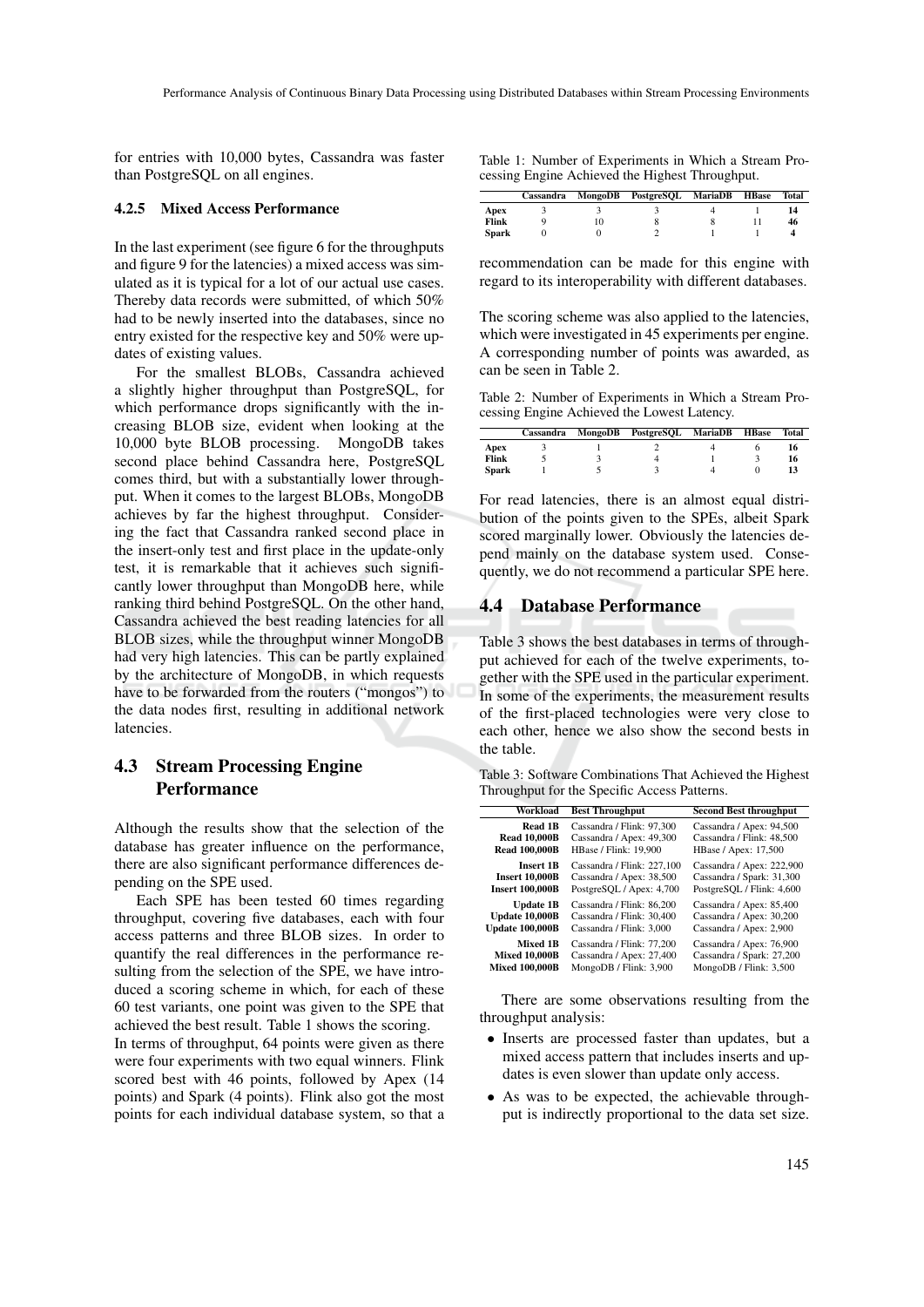

Figure 3: Throughputs Achieved during the Read-Only Test Runs (BLOB Sizes: 1 Byte, 10.000 Byte, 100.000 Byte).



Figure 4: Throughputs Achieved during the Insert-Only Test Runs (BLOB Sizes: 1 Byte, 10.000 Byte, 100.000 Byte).



Figure 5: Throughputs Achieved during the Update-Only Test Runs (BLOB Sizes: 1 Byte, 10.000 Byte, 100.000 Byte).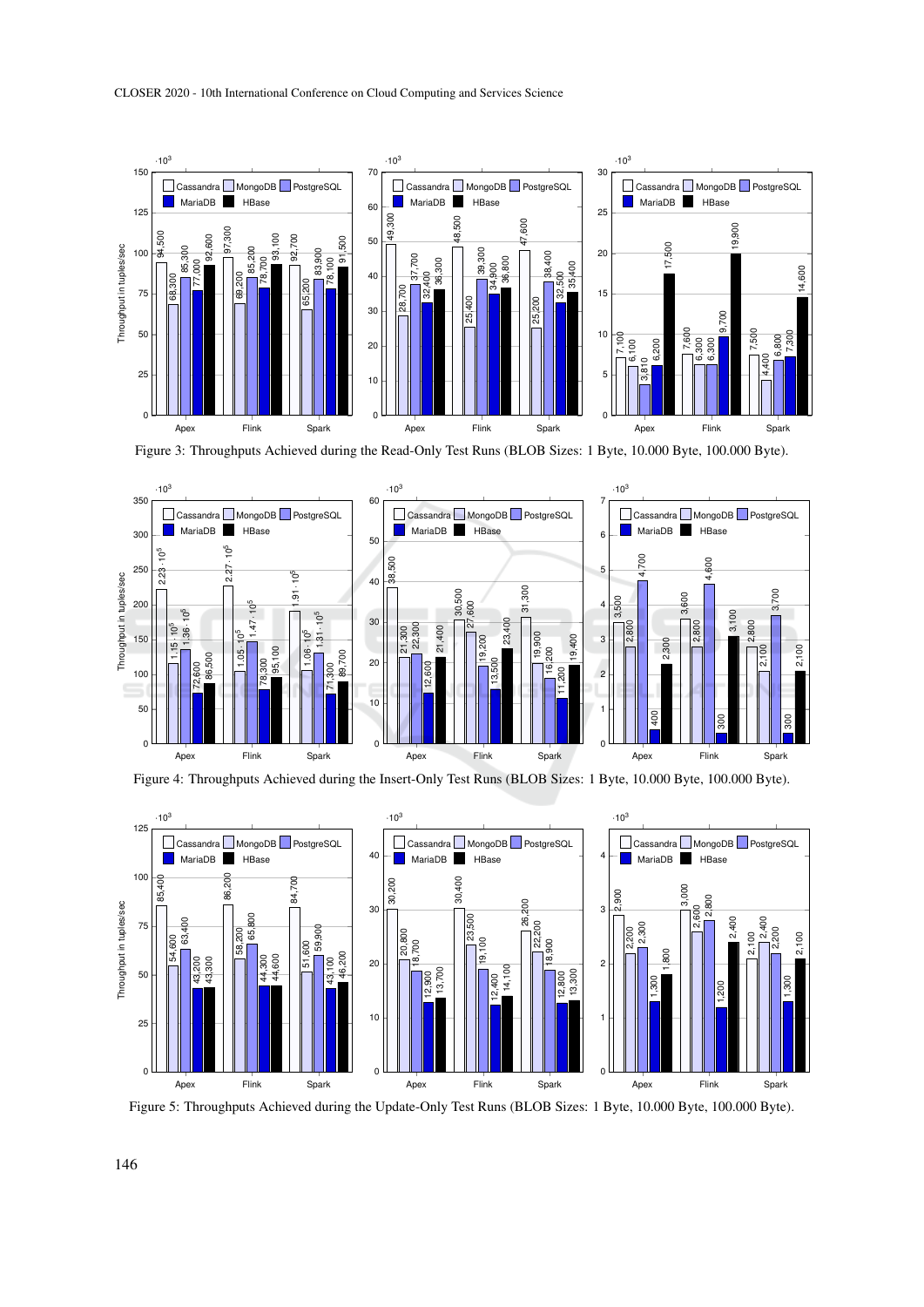

Figure 6: Throughputs Achieved during the Mixed-Access Test Runs (50% Inserts / 50% Updates, BLOB Sizes: 1 Byte, 10.000 Byte, 100.000 Byte).



Figure 7: Read Latencies during the Read-Only Test Runs (BLOB Sizes: 1 Byte, 10.000 Byte, 100.000 Byte).



Figure 8: Read Latencies during the Update-Only Test Runs (BLOB Sizes: 1 Byte, 10.000 Byte, 100.000 Byte).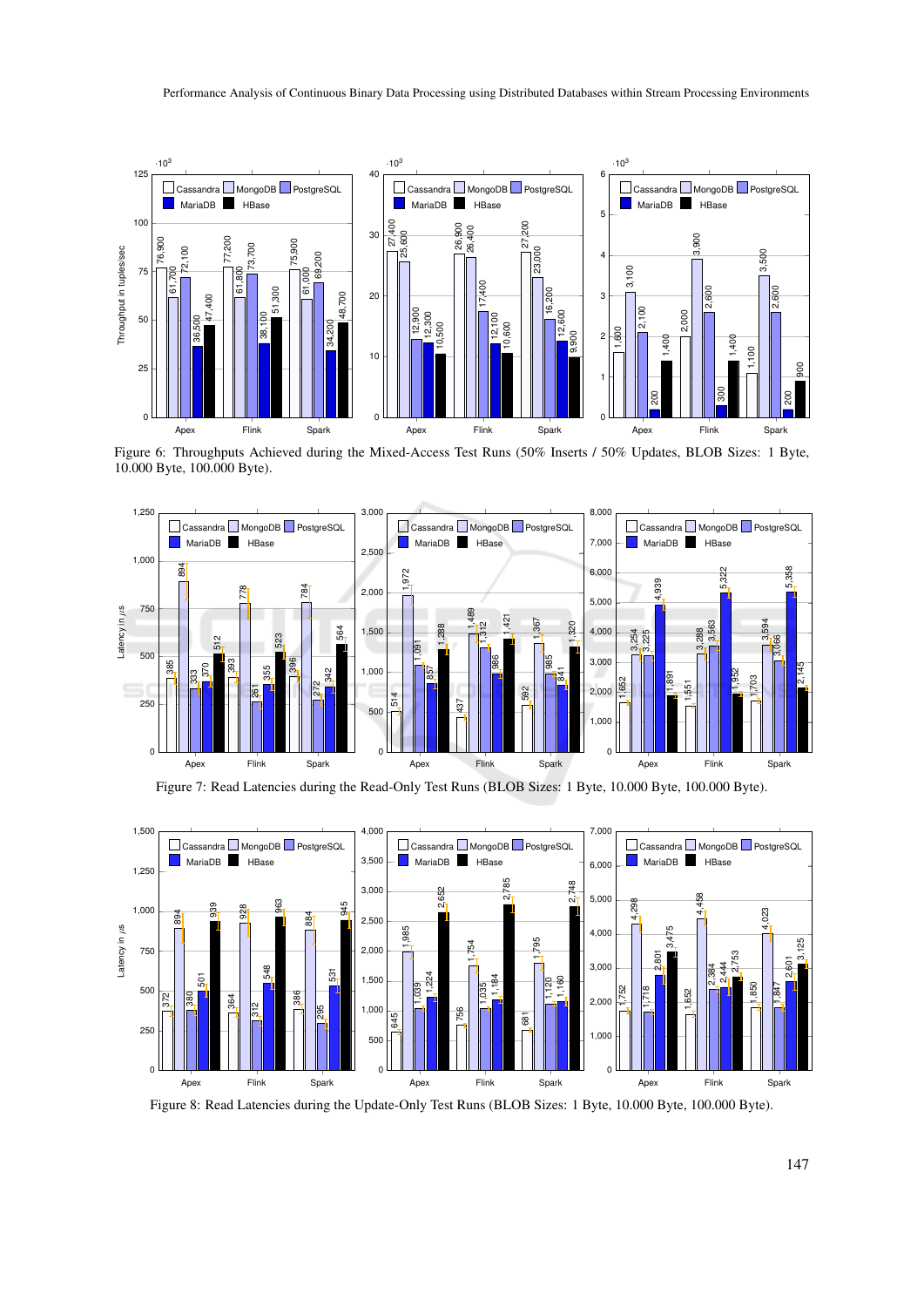

Figure 9: Read Latencies during the Mixed-Access Test Runs (50% Inserts / 50% Updates, BLOB Sizes: 1 Byte, 10.000 Byte, 100.000 Byte).

In some cases, it can even be more efficient to split up large BLOBs into smaller chunks and to manage them with more queries (and a higher query overhead). For example, Cassandra processed 4,000,000 bytes more per second in the update-only workload with 10,000-byte BLOBs than when processing the 100,000-byte ones.

- Cassandra is a good choice for managing records with small binary data. If larger BLOBs are to be handled, the choice of the appropriate technology depends more on the access pattern used.
- Native SPEs (Apex and Flink) are better suited for the problems considered in our experiments than Spark's microbatching approach, as they achieved higher througputs in almost all experiments.
- MariaDB only achieves a comparatively low throughput for all write access patterns, but is in the mid-range for read accesses. The cause of this could be the fact that the Galera-based multimaster system was primarily designed for data integrity (replication) and not for the fastest possible accesses. While no other nodes need to be queried to perform read operations, a successful write operation does.

For the latencies, the best databases are shown in table 4 without mentioning the SPE used in the experiments, since it has been shown that the latencies hardly differ with regard to them.

The analysis of the standard deviations that can be seen in figures 7-9 shows that the latencies are quite stable for almost all databases. MongoDB has more variance in the read-only workload than the other databases, whereby it also increases with increasing BLOB size for HBase, PostgreSQL and MariaDB. In the update-only workload, PostgreSQL and HBase

Table 4: Databases That Achieved the Lowest Read Latency for the Specific Access Patterns.

| Workload                                      | <b>Best Latency</b>                               | <b>Second Best Latency</b>                         |  |
|-----------------------------------------------|---------------------------------------------------|----------------------------------------------------|--|
| Read 1B                                       | PostgreSOL: $261 \mu s$                           | MariaDB: $342 \mu s$                               |  |
| <b>Read 10,000B</b><br><b>Read 100,000B</b>   | Cassandra: $437 \mu s$<br>Cassandra: $1551 \mu s$ | MariaDB: $841 \mu s$<br>HBase: 1891 µs             |  |
| <b>Update 1B</b><br><b>Update 10,000B</b>     | PostgreSOL: 295 µs<br>Cassandra: $645 \mu s$      | Cassandra: $364 \mu s$<br>PostgreSOL: $1035 \mu s$ |  |
| <b>Update 100,000B</b>                        | Cassandra: $1652 \mu s$                           | PostgreSOL: $1718 \mu s$                           |  |
| <b>Mixed 1B</b>                               | Cassandra: $342 \mu s$                            | PostgreSOL: 364 µs                                 |  |
| <b>Mixed 10,000B</b><br><b>Mixed 100,000B</b> | Cassandra: $741 \mu s$<br>Cassandra: $1229 \mu s$ | PostgreSOL: 902 µs<br>PostgreSQL: $1832 \mu s$     |  |

have the highest variances, but they are slightly less significant with increasing BLOB size for HBase, while they increase for MariaDB. In mixed access, PostgreSQL, HBase and MariaDB have the highest variations again, but the effect decreases significantly with increasing BLOB size, at least for MariaDB.

Cassandra delivered the best read latencies in most of the experiments, remaining very stable across all workloads, which supports its recommendation.

# 5 CONCLUSIONS

We investigated the interaction of three SPEs with five databases in twelve different experiments each, and thus performed a total of 180 different experiments. As expected, the selected database system has a greater influence on the achievable throughput than the SPE. However, there were measurable differences resulting from the choice of the SPE, which can be clearly seen from the fact that Apache Flink performed slightly better in almost all experiments than Apache Apex and Apache Spark. This confirms our assumption that the SPE affects the access pattern to